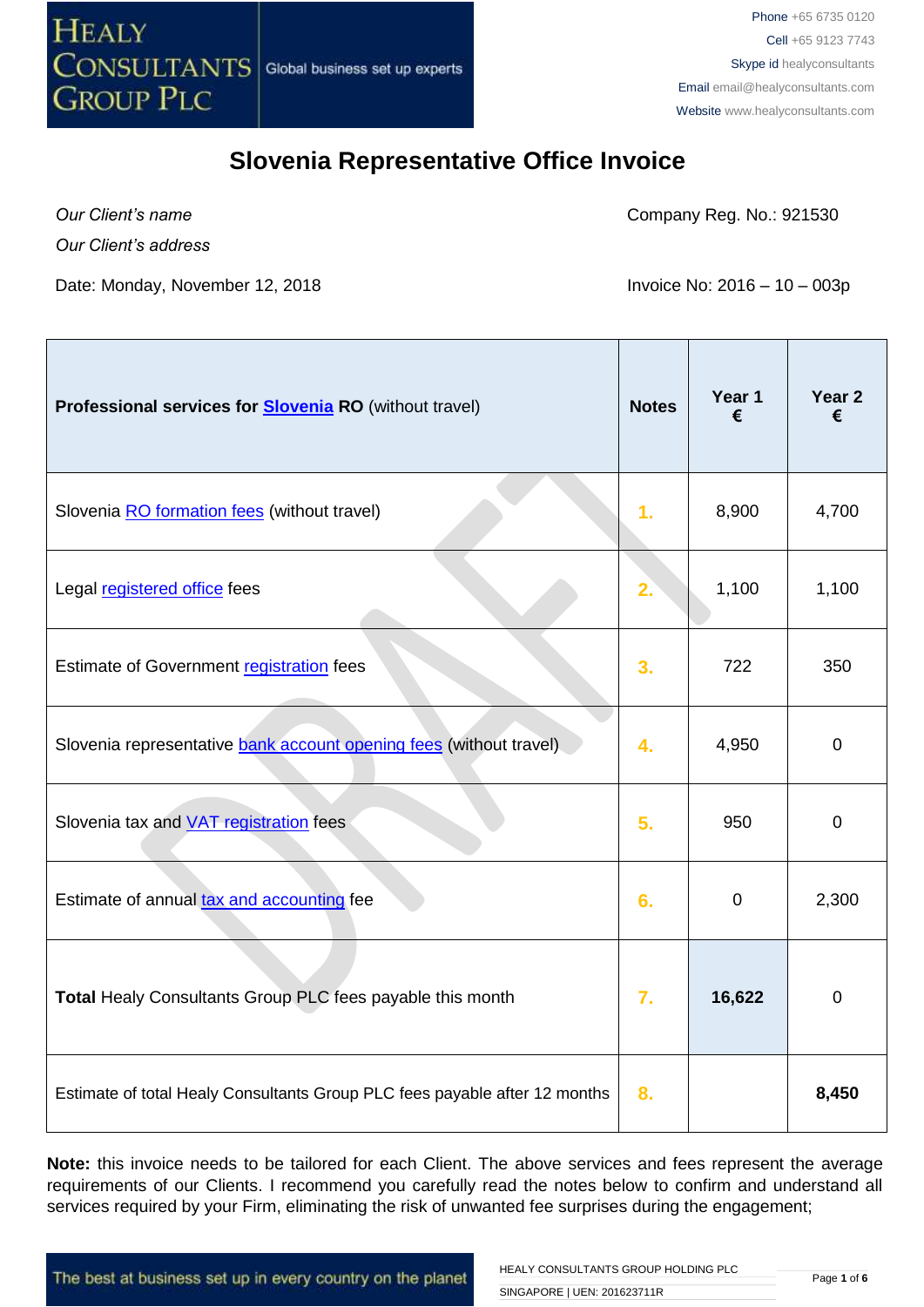#### *Notes to invoice above*

**1.** Healy Consultants Group PLC fees to efficiently and effectively complete Slovenia representative office registration withi[n 5 weeks](http://www.healyconsultants.com/slovenia-company-registration/fees-timelines/#timelines) by **i)** choosing the optimum regulatory license for our Client's business activities; **ii)** reserving a representative office name with Business Portal [\(E-Vem\)](http://evem.gov.si/evem/drzavljani/zacetna.evem); **iii)** settling our accountant and lawyer fees and **iv)** preparing a high quality RO incorporation application for Business Portal [\(E-Vem\)](http://evem.gov.si/evem/drzavljani/zacetna.evem);

All [engagement fees](http://www.healyconsultants.com/company-registration-fees/) (click link) are agreed and paid up front and agree to the fees published on our country web pages. Consequently, there are no hidden fees, surprises or ambushes throughout the engagement. All engagement deadlines are agreed up front in the form of [a detailed project plan,](http://www.healyconsultants.com/index-important-links/example-project-plan/) mapping ou[t deliverables](http://www.healyconsultants.com/deliverables-to-our-clients/) by week throughout the engagement term;



Every week during the engagement, Healy Consultants Group PLC will email our Client a detailed status [update.](http://www.healyconsultants.com/index-important-links/weekly-engagement-status-email/) Our Client is immediately informed of engagement problems together with solutions. Your dedicated engagement manager is reachable by phone, Skype, live chat and email and will communicate in your preferred language;

- 2. In accordance with the [Slovenia Commercial Code,](http://poslovniportal.si/Doing_Business_Slovenia.php) a Slovenian RO shall as from the date of its incorporation have a legal registered office in Slovenia, to which all official government communications and notices may be addressed. To comply with this statutory requirement, Healy Consultants Group PLC's Slovenia office will be the registered office address for your representative office. Thereafter, this address will be used to receive government correspondence including **i)** tax letters; **ii)** notice of the legal annual return and **iii)** all government communications. Most of our Clients wish to place [Healy Consultants Group](http://www.healyconsultants.com/corporate-outsourcing-services/company-secretary-and-legal-registered-office/)  PLC's [office address](http://www.healyconsultants.com/corporate-outsourcing-services/company-secretary-and-legal-registered-office/) on invoices, contracts, websites and business cards;
- **3.** This fee is an estimate of government costs payable during your Firm's engagement. For transparency purposes, all government fee payments will be supported by original receipts and invoices. Examples of government costs include **i)** reserving the representative office name with the Business Portal [\(E-Vem\)](http://evem.gov.si/evem/drzavljani/zacetna.evem); **ii)** preparation of RO deeds; **iii)** applying for registration at the Business Portal [\(E-Vem\)](http://evem.gov.si/evem/drzavljani/zacetna.evem); **iv)** notarizing RO deeds and **v)** preparation of the representative seal. Following engagement completion, Healy Consultants Group PLC will refund our Client any excess of funds received over actual Government costs paid;
- **4.** Healy Consultants Group PLC will be pleased to open a Slovenian representative bank account without our Client travel. It is a time consuming task, and Healy Consultants Group PLC will shelter our Client from the associated administrative challenges. As you can appreciate, it is a difficult task to obtain bank account approval through a newly formed representative office when shareholders, directors and bank signatories reside overseas. Healy Consultants Group PLC will prepare a business plan for the bank to optimize the probability of representative bank account approval.

Depending on our Client's business and nationality, there is a 20% probability the banks will request a bank signatory to travel for a one-hour bank interview. Healy Consultants Group PLC will try its best to negotiate with the bank for a travel exemption. If our Client must travel to Slovenia for representative bank account opening, Healy Consultants Group PLC will refund our Client €950;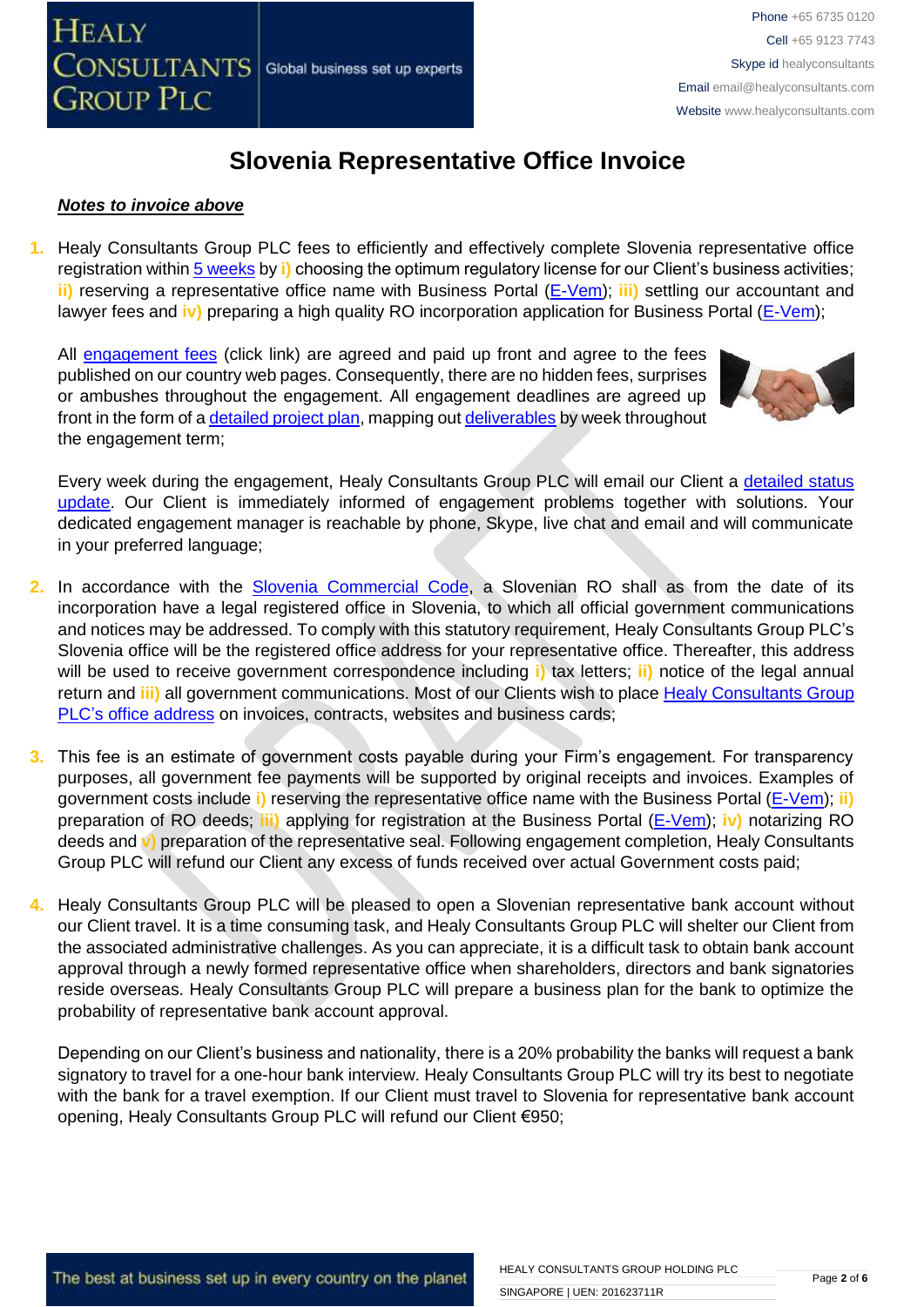If our Client is not comfortable with only a Slovenia representative bank account, Healy Consultants Group PLC will be pleased to open [an international representative bank account](http://www.healyconsultants.com/international-banking/) (click link) outside of Slovenia. Examples include New York, Germany, Liechtenstein, Austria, Bulgaria, South Africa, Australia, London, South America or Dubai. All banks will be top tier banks in these countries with excellent internet banking services. Example of our global banking partners include HSBC, Standard Chartered Bank, Citibank, Barclays, Standard bank, ANZ bank, VTB bank, UBS, Credit Suisse;

The banks enjoys ultimate power of approval of representative bank account applications. Consequently, guaranteed success is outside of Healy Consultants Group PLC' control. What is inside our control is the preparation and submission of a high-quality bank application that maximizes the likelihood of approval. To date, we enjoy a 100% approval record because of [our global banking relationships](http://www.healyconsultants.com/international-banking/corporate-accounts/) and determination;

Global banks continue to tighten representative bank account opening procedures, their internal compliance departments completing more thorough due diligence of Clients. Consequently, our Clients should expect the bank account approval period to take up to 4 weeks. Furthermore, global banks now require evidence of proof of business in the country where the representative bank account will be, including sales contracts or lease agreement;



- **5.** In accordance with the [Slovenia Commercial Code,](http://poslovniportal.si/Doing_Business_Slovenia.php) each entity must register for corporate tax and VAT if the projected annual turnover exceeds €50,000;
- **6.** For an active trading representative office, these [accounting and tax](http://www.healyconsultants.com/slovenia-company-registration/accounting-legal/) fees are an estimate of Healy Consultants Group PLC fees to efficiently and effectively discharge your annual representative office accounting and tax obligations. Following receipt of a set of draft accounting numbers from your representative office, Healy Consultants Group PLC will more accurately advise accounting and tax fees. For a dormant representative office, Healy Consultants Group PLC fees are only €950;
- **7.** All fees quoted in this invoice correspond to fees quoted [on Healy Consultants Group PLC's](http://www.healyconsultants.com/company-registration-fees/) website. Please review this invoice carefully to identify errors. During the rush of the business day, it is possible that Healy Consultants Group PLC inadvertently made fee calculation errors, typing errors or omitted services or omitted historic fee payments from Clients. In the unfortunate event you identify invoice errors, please revert to me directly re the same. I apologize in advance if I or my staff made invoice errors;
- **8.** Assuming our Clients re-engage Healy Consultants Group PLC in year 2, this fee is an estimate of the fees payable next year, 12 months after the date of representative office registration;
- **9.** The fees quoted in this invoice are a prediction of the fees required to efficiently and effectively complete this engagement in a timely manner. If during the engagement Healy Consultants Group PLC realizes that the project is more complex than anticipated, requiring a large additional investment of time, my Firm will revert to request additional fees. If Healy Consultants Group PLC completes the engagement faster and more easily than expected, Healy Consultants Group PLC is happy to refund some fees to our Client;
- **10.** Engage Healy Consultants Group PLC to [project manage](http://www.healyconsultants.com/project-manage-engagements/) business set up in every country on the planet. We are the best in the [world](http://www.healyconsultants.com/best-in-the-world/) at what we do, timely completing the  $A$  to  $Z$  of every country engagement;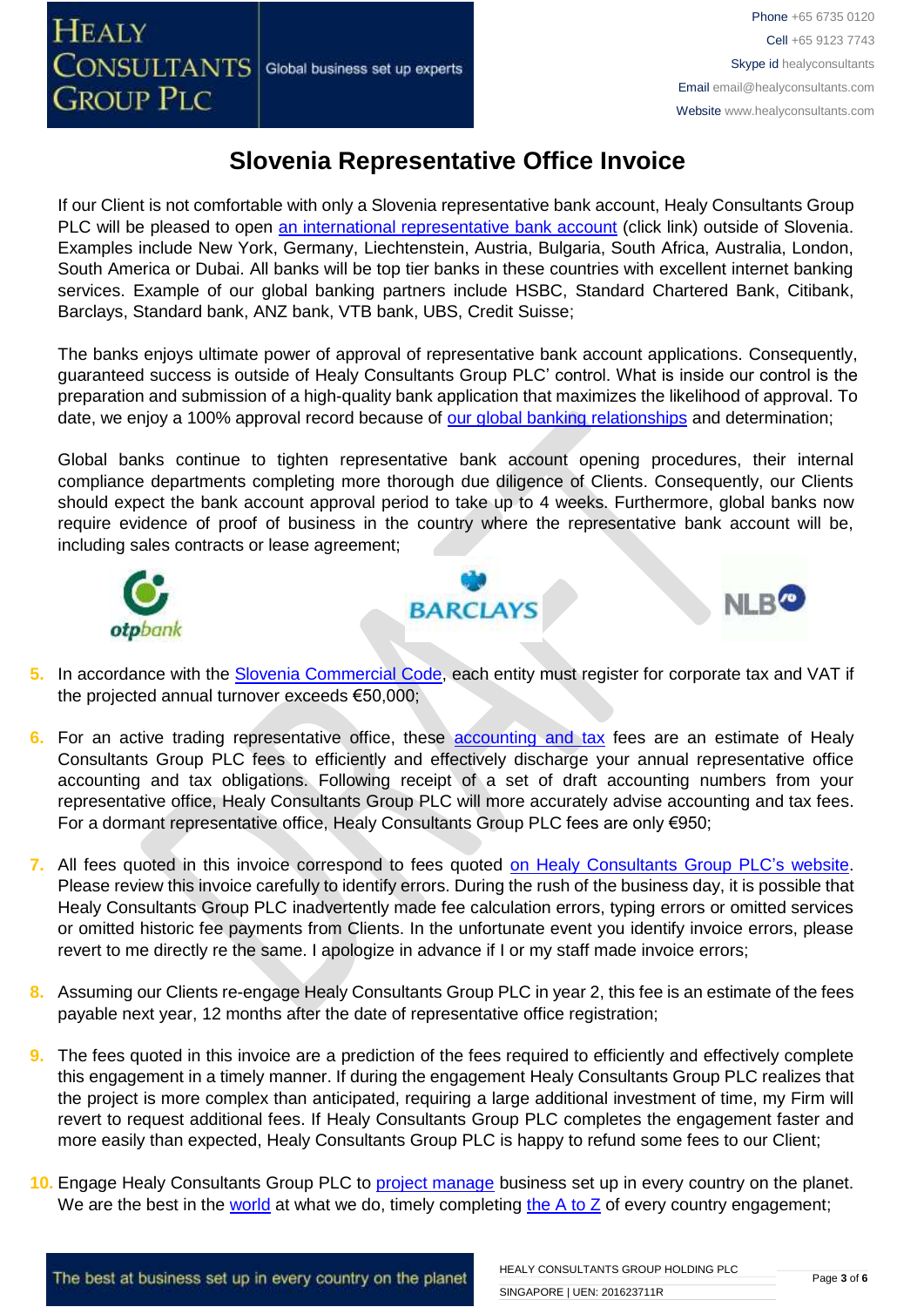

- **11.** In accordance with the [Slovenia Commercial Code,](http://poslovniportal.si/Doing_Business_Slovenia.php) there is no minimum capital injection required to setup a Slovenian representative office entity;
- **12.** If our Client and Healy Consultants Group PLC properly plan this engagement, our Clients' will *not* have to travel during this engagement. Healy Consultants Group PLC will efficiently and effectively and aggressively complete RO registration and representative bank account opening in a timely manner without our Client presence. Instead, our Client will need to **i)** sign and get documents legalized in the embassy in their country of origin and **ii)** courier the originals to Healy Consultants Group PLC office;



- **13.** Representative office business activities are limited to **i)** market research; **ii)** Client after sales support; **iii)** promoting the business of the parent company and **iv)** research and development. The Representative office is free of corporation tax, but must register for VAT. A Representative office can **i)** lease office premises but **ii)** cannot issue sales invoice to Clients' nor **iii)** sign local sales. A Representative office cannot import and export goods. The life of the Representative office is limited to the life of the parent company;
- **14.** If our Client requires nominee shareholder and director services [\(click link\),](http://www.healyconsultants.com/corporate-outsourcing-services/nominee-shareholders-directors/) Healy Consultants Group PLC will be pleased to assist. Our fee for professional, passive nominee corporate shareholder amounts to €2,100 per annum. Our fee to be both nominee director and shareholder amounts to €6,600 per annum. Being the sole shareholders and sole director of a Client's RO exposes Healy Consultants Group PLC to reputation, litigation and financial risk;
- **15.** Depending on our Client's business and nationality, the Slovenian Government may require a special regulatory license to carry on your business in the country. Healy Consultants Group PLC will assist our Client secure license approval; there may be additional engagement fees. However, the Government enjoys ultimate power of approval of RO registrations and licenses;
- **16.** If required, Healy Consultants Group PLC will be pleased to assist your firm secure employee [visa](http://www.healyconsultants.com/support-services/) approvals. Our fee is €4,950 for the first employee, €2,950 for the second employee, €1,950 per employee thereafter. Our employee visa fees includes preparation of a quality visa application and submitting to the correct Government immigration officers. The Government enjoys ultimate power of approval of visa applications. Consequently, guaranteed success is outside of Healy Consultants Group PLC' control. What is inside our control is the preparation and submission of a high quality immigration visa application that maximizes the likelihood of visa approval;
- 17. Some of our Clients request Healy Consultants Group PLC to provide temporary shared [office space](http://www.healyconsultants.com/virtual-office/) for 6 months until their preferred business premises is found. If your Firm requires this service, our one-time fee is €950. Monthly rental is paid directly to the landlord, independently of Healy Consultants Group PLC;
- **18.** Monthly, quarterly and mid-year Government tax obligations include monthly payroll reporting, monthly VAT and monthly or quarterly corporation tax return filing. If you need our help, Healy Consultants Group PLC can complete monthly Government reporting for a monthly fee of €860. Healy Consultants Group PLC monthly support will include **i)** receive in dropbox the monthly invoices from our Client; **ii)** label monthly bank statement transactions; **iii)** preparation and submission of VAT returns and **iv)** submission of monthly employee payroll reporting;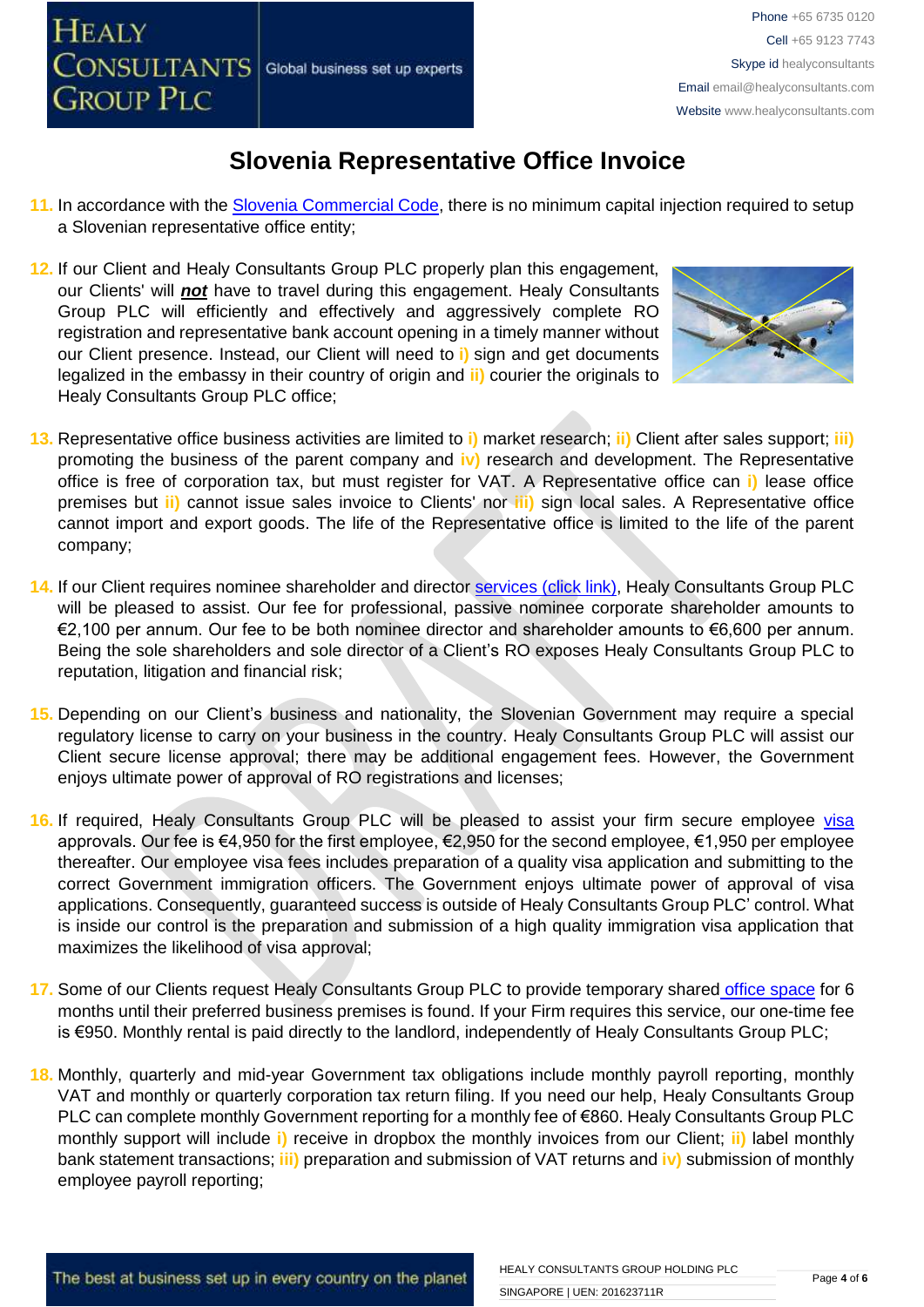- **19.** Some of our Clients' require an [immediate country solution.](http://www.healyconsultants.com/turnkey-solutions/) With this strategy, within a day Healy Consultants Group PLC can supply our Client **i)** an existing dormant company number; **ii)** an already approved Slovenia representative bank account number and **iii)** a business address. Turnkey solutions are attractive to those entrepreneurs who wish to immediately close a country deal, sign a contract or invoice a customer;
- 
- **20.** It is important our Clients are aware of their personal and representative tax obligations in their country of residence and domicile. Let us know if you need Healy Consultants Group PLC help to clarify your local and international annual tax reporting obligations;
- **21.** During the engagement, shareholders and directors' documents may need to be translated into the local language; before the Government and Bank approves RO registration and representative bank account opening respectively. Consequently, our Client should budget for possible additional translation and embassy attestation fees. Either our Client or Healy Consultants Group PLC can complete this administrative task;

As always, Healy Consultants Group PLC will negotiate with all third parties to eliminate or reduce additional engagement costs. For transparency purposes, all third-party fee payments will be supported by original receipts and invoices. Examples of possible third-party payments include **i)** embassy fees; **ii)** notary public costs and **iii)** official translator fees;

- **22.** As stipulated on our [business website](http://www.healyconsultants.com/) and in section 3 of our engagement letter, Healy Consultants Group PLC will only commence the engagement following **i)** settlement of our fees and **ii)** completion and signing of our legal engagement letter;
- **23.** Healy Consultants Group PLC will only incorporate your RO after 75% of [due diligence documentation](http://www.healyconsultants.com/due-diligence/) is received by email. Healy Consultants Group PLC will only open a representative bank account after 100% of the Client's original due diligence documentation is received by courier;
- **24.** In accordance with the [Slovenia Commercial Code,](http://poslovniportal.si/Doing_Business_Slovenia.php) each Slovenian representative office must have at least one individual country representative ordinarily resident in Slovenia. If required, Healy Consultants Group PLC will be pleased to provide your firm with a professional nominee representative in Slovenia. Our fee amounts to €6,600 per annum;
- 25. During the annual renewal engagement with our Client, our in-house Legal and Compliance Department [\(click link\)](http://www.healyconsultants.com/about-us/key-personnel/cai-xin-profile/) reviews the quality and completeness of our Client file. Consequently, Healy Consultants Group PLC may revert to our Client to ask for more up to date [due diligence documentation;](http://www.healyconsultants.com/due-diligence/)
- **26.** To assist our Clients to minimize foreign exchange costs, we offer the payment in SG\$, Euro, Pounds or US\$. Kindly let me know in which currency your Firm prefers to settle our fees and I will send an updated invoice, thank you;
- 27. Some of our Clients' engage Healy Consultants Group PLC t[o recruit \(click link\)](http://www.healyconsultants.com/corporate-outsourcing-services/how-we-help-our-clients-recruit-quality-employees/) local employees. We have a lot of experience in this area and we are quite skilled at securing quality candidates for our Clients';